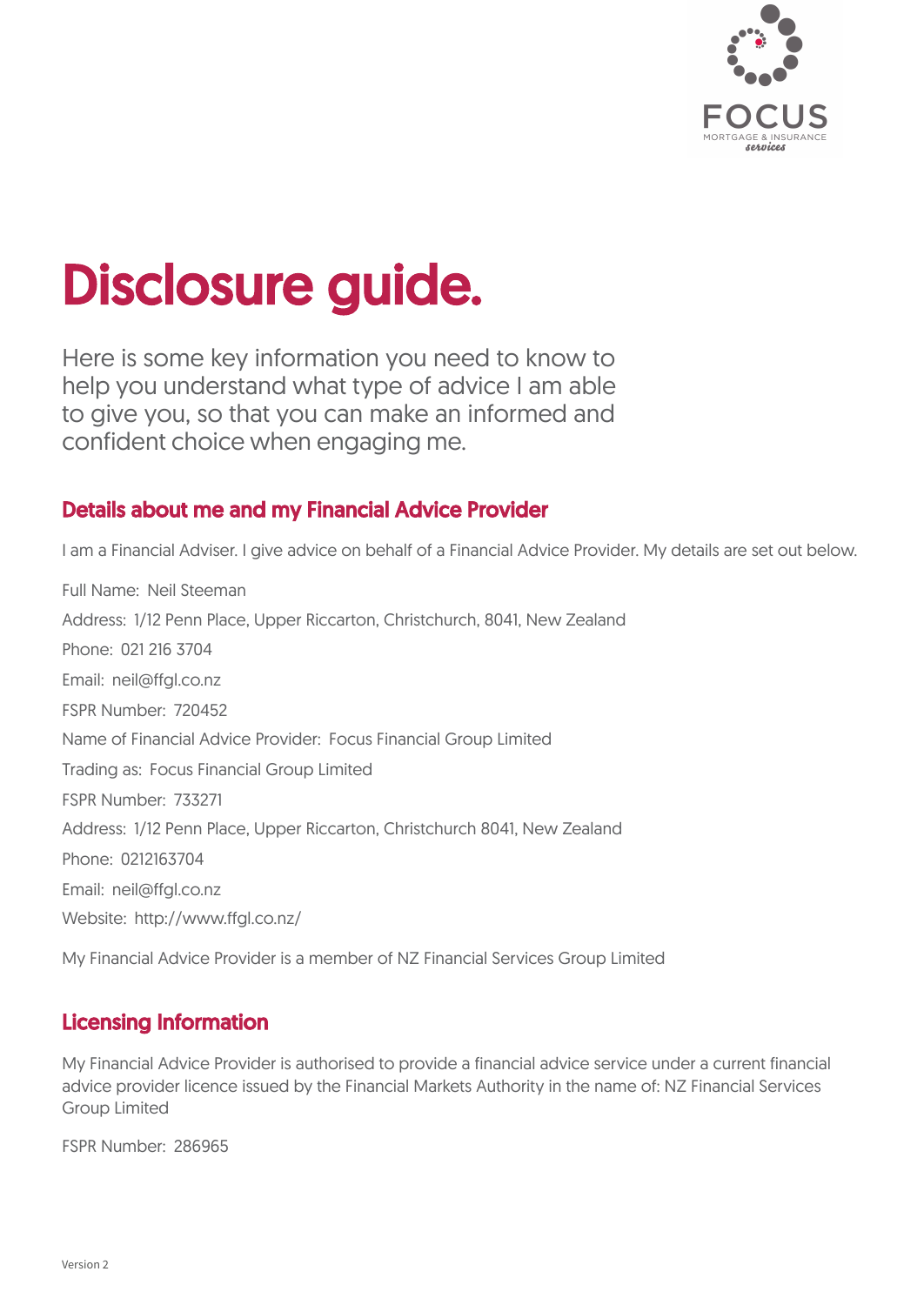

# Nature and scope of advice .

The information below will help you understand what type of advice I can provide to you.

#### Services I provide

I will analyse your insurance needs and help you apply for and choose cover that is suitable for your purpose. I have access to a range of insurers (set out below). Once we have chosen an insurer, and types and amounts of cover that are suitable to you, I will help you to obtain acceptance.

#### Insurers I use

I source insurance from a panel of insurers. The current insurers I can use are:

- 
- AIA Asteron Life Cigna
- Partners Life

### Products I can help you with

The types of financial advice products I can give advice on are:

- 
- Life Income Protection Health
- 
- 
- Trauma **Permanent Disablement**

# What else I can offer

I can help you with other services through my referral partners set out below:

- 
- Tower F&G Koura Wealth XE Money

I can also help you with KiwiSaver. Please let me know if this is of interest and I will provide you with information about the KiwiSaver providers I use and the extent to which I can help you.

#### Fees and expenses

Generally I won't charge you any fee for the financial advice I provide to you. This is possible because, on issuance of an insurance policy, I usually receive commission from the insurer (which is explained in the Commissions section of this Disclosure Guide). Any exceptions to this general position are explained below. If these exceptions will apply to you, I will let you know.

#### One-off fees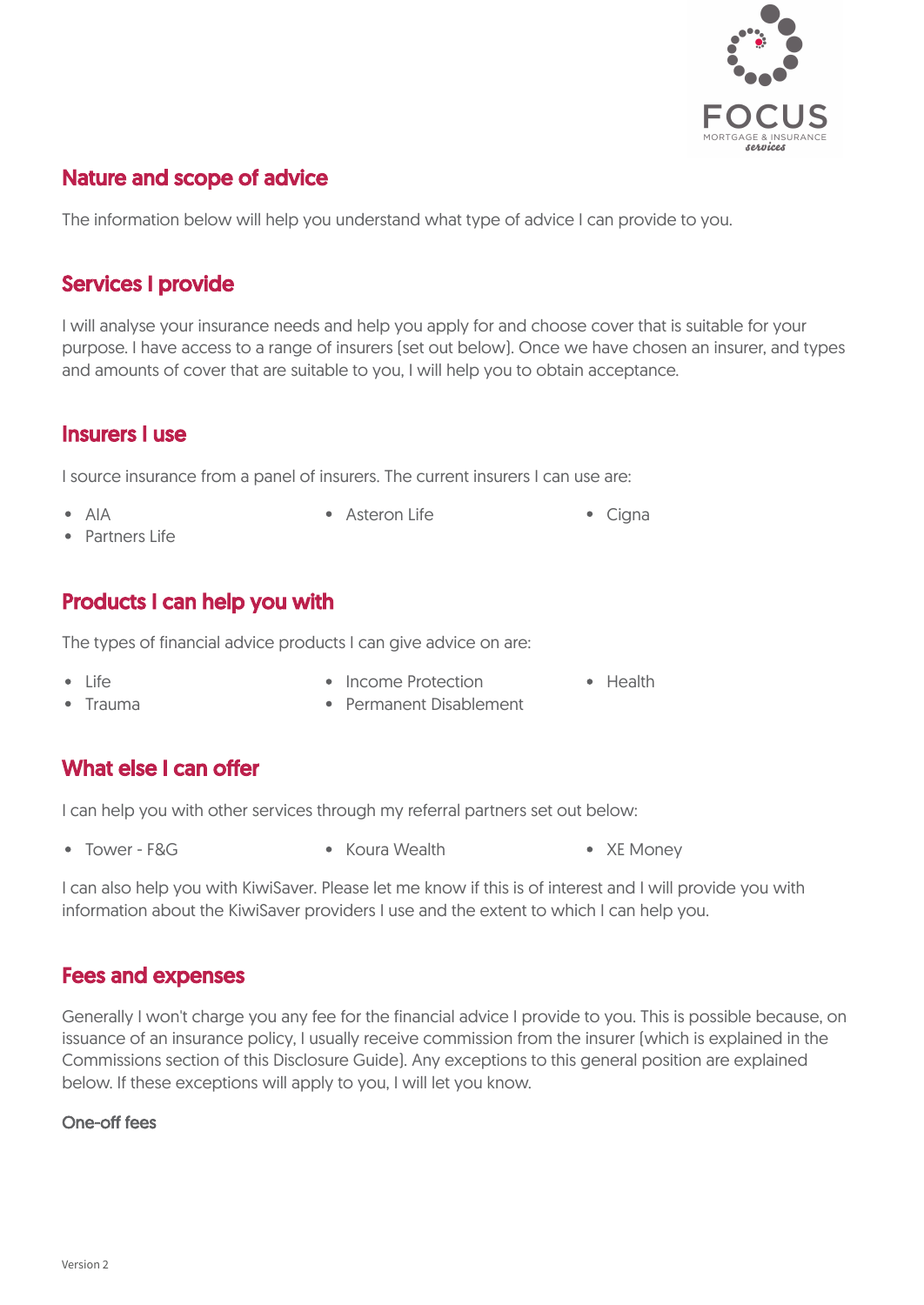

#### I may charge you a one-off fee if the following occurs:

(a) When I don't receive commission from the insurer: If you request that I provide financial advice and I do not receive a commission from the insurer, I may charge you a one-off fee. Any such fee would be agreed and authorised by you in writing before I complete the services, and would be based on an estimate of the time spent providing the advice.

This may arise in the rare event that you request that I provide financial advice in relation to either a product that is offered by an insurer that is not on our panel of approved insurers, or an insurance that is outside my usual arrangements with my approved insurers.

(b) When I have to repay commission to the insurer: In the event that, in the 24 month period following the issuance of your insurance policy, your insurance policy is cancelled or the terms materially changed, and the insurer requires that I repay the applicable commission to them, I may charge you a one-off fee. Any such fee would be no more than \$2,500 (plus GST, if any) and would be calculated based on a rate of \$250 (plus GST, if any) per hour of my time spent providing financial advice to you in connection with the applicable insurance. The fee I charge you will not exceed the amount of commission I have to repay to the insurer.

You will be invoiced for any one-off fee and will be given 30 days to make payment.

#### Commissions & incentives

On acceptance of an insurance application by the insurer, I usually receive a commission payment from the applicable insurer.

The commission is generally an upfront commission payment, but I may also receive a renewal commission payment. The upfront commission is calculated as a percentage of the first year's premium that you will pay. A renewal commission is calculated as a percentage of the premium that you pay for each year the policy is in force.

The maximum percentage that each insurer uses to calculate upfront and renewal commissions is set out below. If there are any variations to these percentages or other commission payments that may apply, specific to your insurance application, I will disclose this to you as part of my advice process.

I may also receive a referral fee or commission payment if I refer you to our referral partners listed above. I will give you more information about how that referral fee or commission is calculated, before proceeding.

From time to time, I may receive incentives or rewards from insurers. For example, they may provide me with gifts, tickets to events or other incentives.

I manage the conflicts of interest arising from these commission payments by: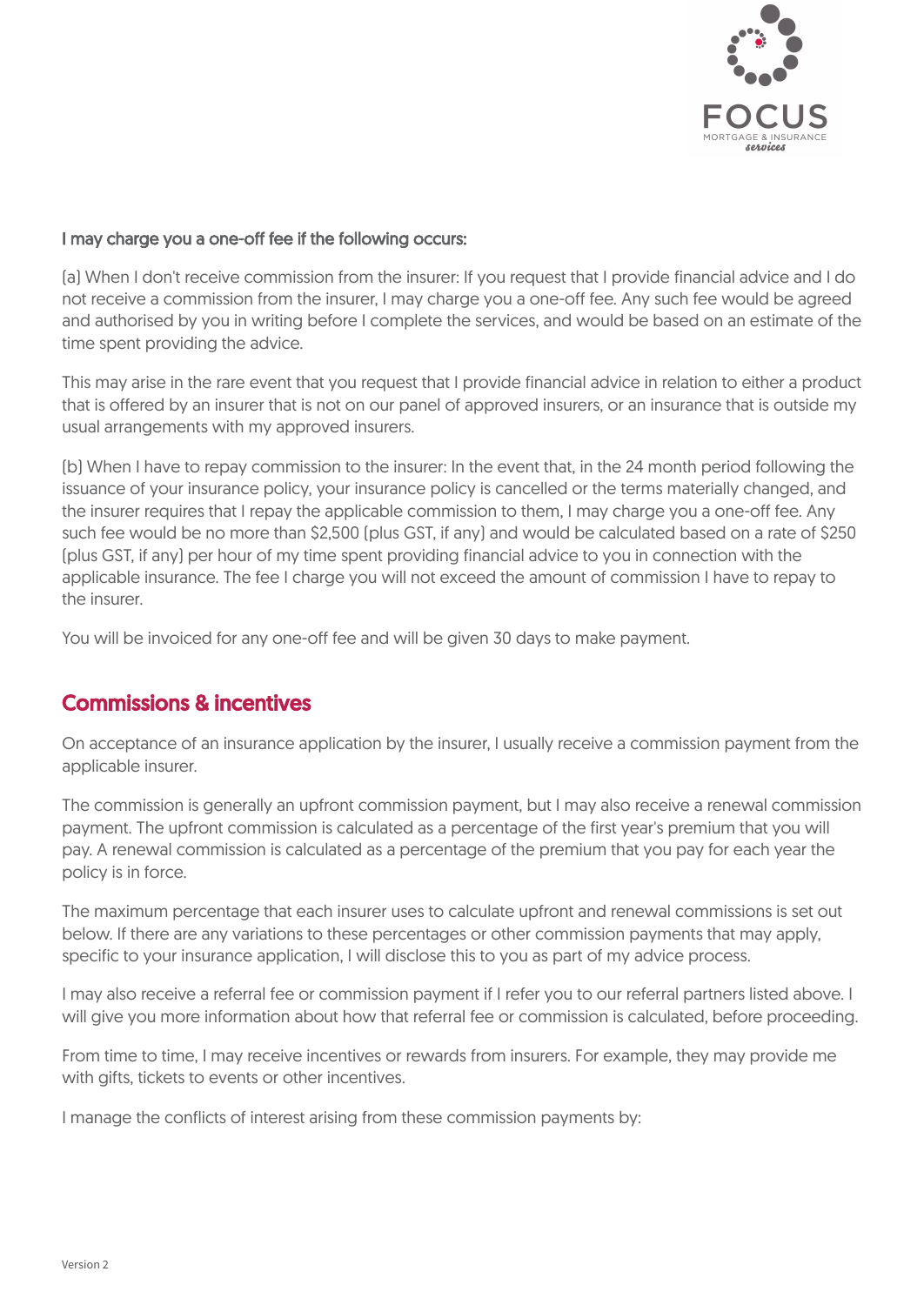

- Following an advice process that ensures I understand your needs and goals so that I always recommend the best product for you regardless of the type and amount of commission I will receive.
- Ensuring the amount of any insurance cover is in accordance with your identified needs.
- Providing you with the table below showing commission rates and types by insurer.
- Undertaking regular training on how to manage conflicts of interest.

| <b>Insurer</b>       | Upfront% | Renewal% |
|----------------------|----------|----------|
| <b>AIA</b>           | 200%     | 7.50%    |
| Asteron Life         | 200%     | 5.00%    |
| Cigna                | 230%     | 15.00%   |
| <b>Partners Life</b> | 200%     | 10.00%   |

If your insurance application is accepted, NZ Financial Services Group Limited may receive their own commission payment from the applicable insurer. Terms of this payment are between NZ Financial Services Group Limited and the applicable insurer. This payment does not influence the advice I give to you as NZ Financial Services Group Limited do not direct me or influence me to recommend products from a particular insurer. I recommend products by following the advice process referred to above.

# Privacy policy & security

I will collect personal information about you in accordance with my Privacy Policy. I regard client confidentiality as of paramount importance. I will not disclose any confidential information obtained from or about you to any other person, except in accordance with my Privacy Policy. The electronic platform I use to store your personal information is secure and run on Amazon Web Services.

# Complaints Process

If you have a complaint about my financial advice or the service I gave you, you need to tell me about it. You can contact my internal complaints service by phoning, or emailing me using the heading Complaint - (Your Name). Please set out the nature of your complaint, and the resolution you are seeking. I aim to acknowledge receipt of this within 24 hours. I will then record your complaint in our Complaints Register and will work with you to resolve your complaint. I may want to meet with you to better understand your issues. I aim to provide an answer to you within 7 working days of receiving your complaint. If we cannot agree on a resolution you can refer your complaint to our external dispute resolution service. This service is independent and will cost you nothing and will assist us to resolve things with you. Details of this service are:

Financial Services Complaints Limited complaints@fscl.org.nz 0800 347 257

# **My<sub>rduties</sub>**